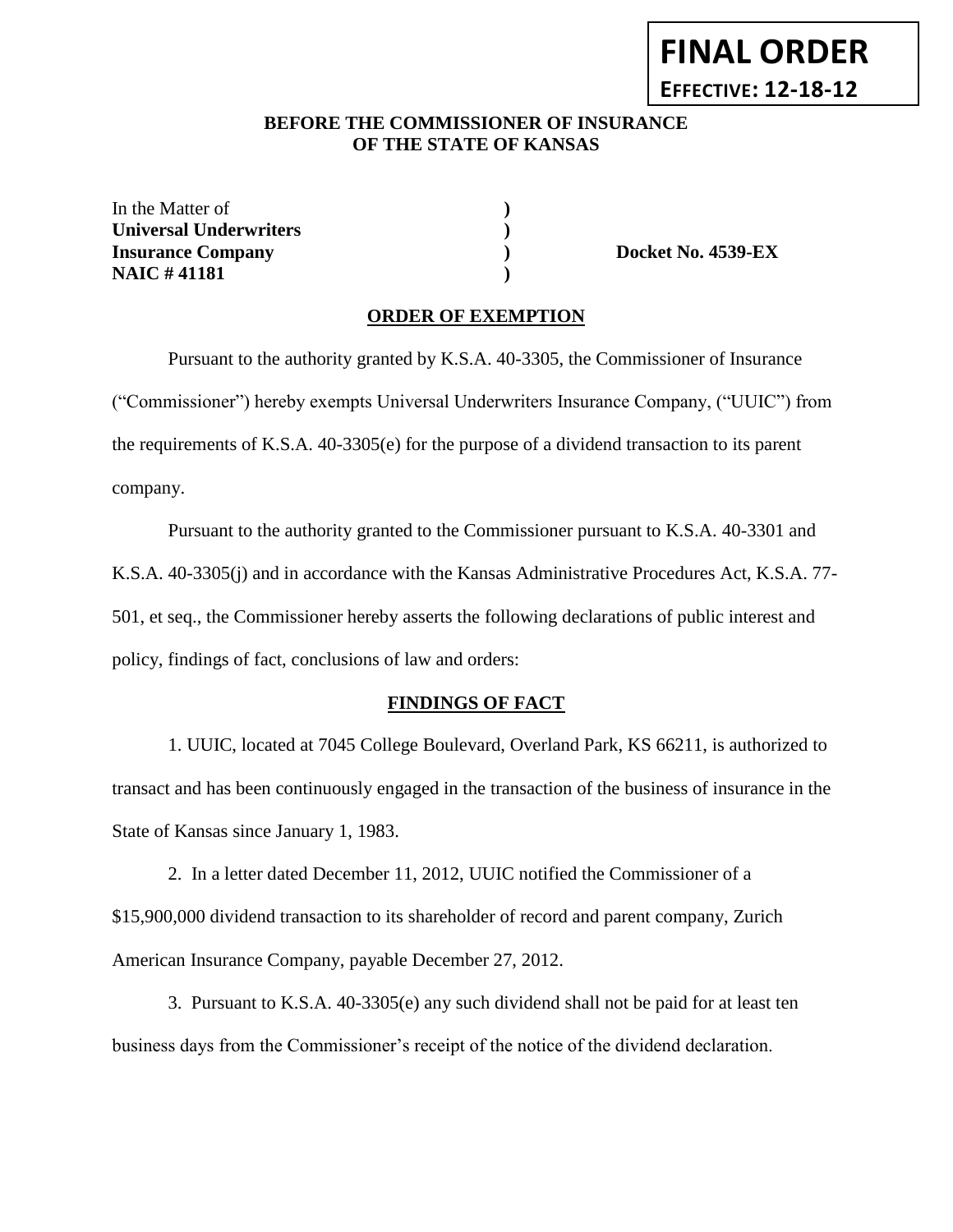4. As the notification of the dividend was received on December 12, 2012, the earliest

date that the dividend would be eligible for payment is December 31, 2012.

5. On December 14, 2012, UUIC requested an exception to the ten business day

requirement, which would allow them to pay the dividend on December 27, 2012.

#### **APLLICABLE LAW**

K.S.A. 40-3305 provides, in pertinent part:

(e) Any such dividends or distribution shall not be paid for at least 10 business days from the commissioner's receipt of the notice of its declaration.

(j) The provisions of this section shall not apply to any information or transaction if and to the extent the commissioner of insurance by order shall exempt the same from the provisions of this section.

#### **CONCLUSION OF LAW**

#### **IT IS THEREFORE ORDERED BY THE COMMISSIONER OF INSURANCE THAT:**

1. UUIC is hereby exempted from the requirements of K.S.A. 40-3305(e) for the purpose of completing the \$15,900,000 dividend transaction as declared on December 11, 2012.

2. The above exemption pursuant to K.S.A. 40-3305(j) shall apply only to the

\$15,900,000 dividend transaction as declared by UUIC on December 11, 2012 and shall not be construed as an exemption for future dividend transactions.

#### **NOTICE OF RIGHTS**

This is a Final Order. This Final Order is effective upon service. Pursuant to K.S.A. 77-529, Applicant may petition the Commissioner for reconsideration of this Final Order within fifteen (15) days after service of the Final Order. A petition for reconsideration must state the specific grounds upon which relief is requested. Additionally, a party to this agency proceeding may seek judicial review of this Final Order by filing a petition in the District Court, pursuant to K.S.A. 77-601, et seq. Reconsideration of this Final Order is not a prerequisite for judicial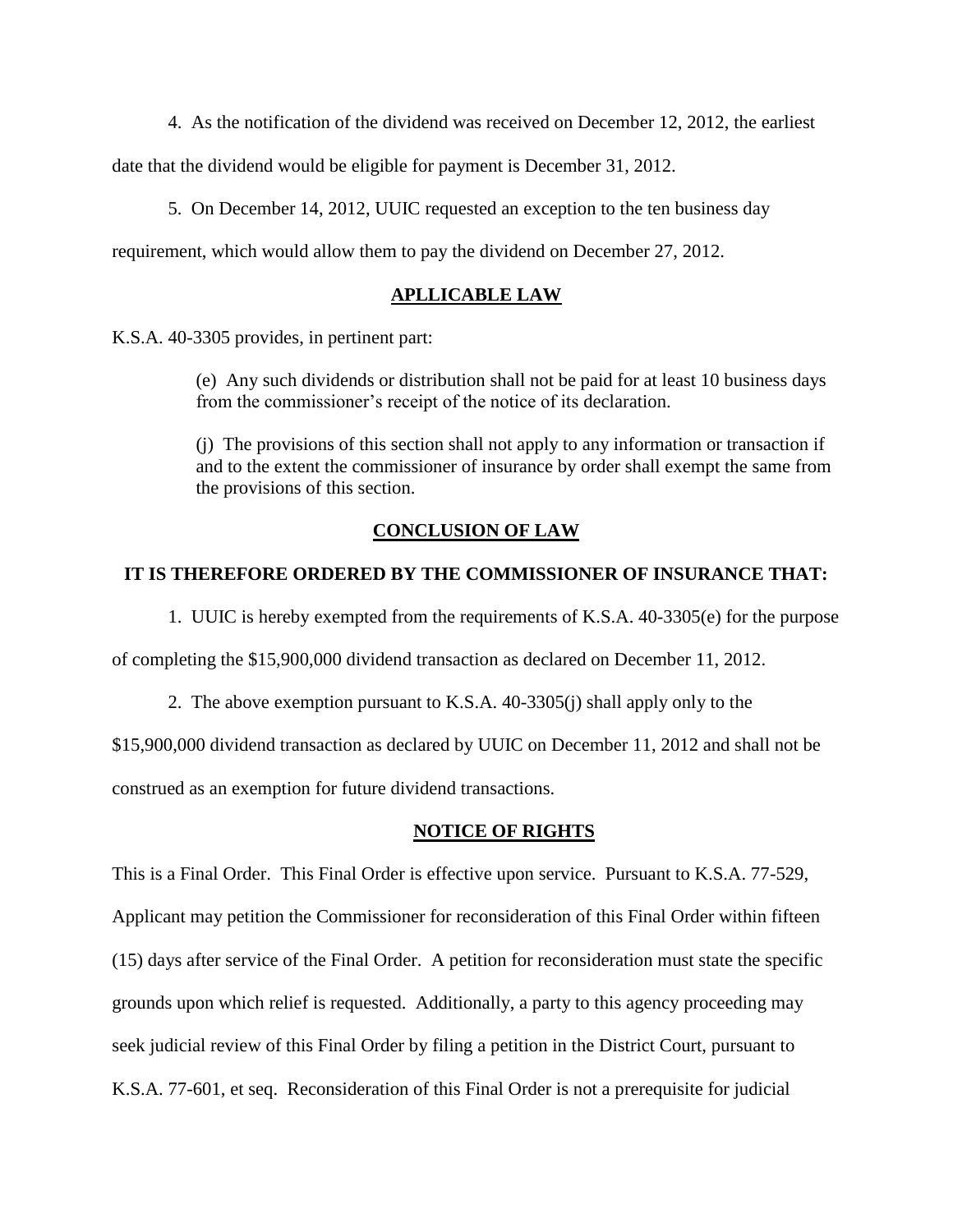review. A petition for judicial review is not timely unless filed within 30 days following the service of this Final Order, unless Universal Underwriters Insurance Company petitions the Commissioner for reconsideration, in which case a petition for judicial review is not timely unless filed within 30 days following service of an order rendered upon reconsideration, or an order denying the request for reconsideration. In the event the Universal Underwriters Insurance Company files a petition for judicial review, the agency officer to be served on behalf of the KID is:

> John Wine, General Counsel Kansas Insurance Department 420 S.W. 9th Street Topeka, Kansas 66612

# **IT IS SO ORDERED THIS 18th DAY OF DECEMBER 2012, IN THE CITY OF**

## **TOPEKA, COUNTY OF SHAWNEE, STATE OF KANSAS.**



 $\angle$ s/ Sandy Praeger $\angle$ Sandy Praeger Commissioner of Insurance

 $/s/$  John Wine John Wine General Counsel